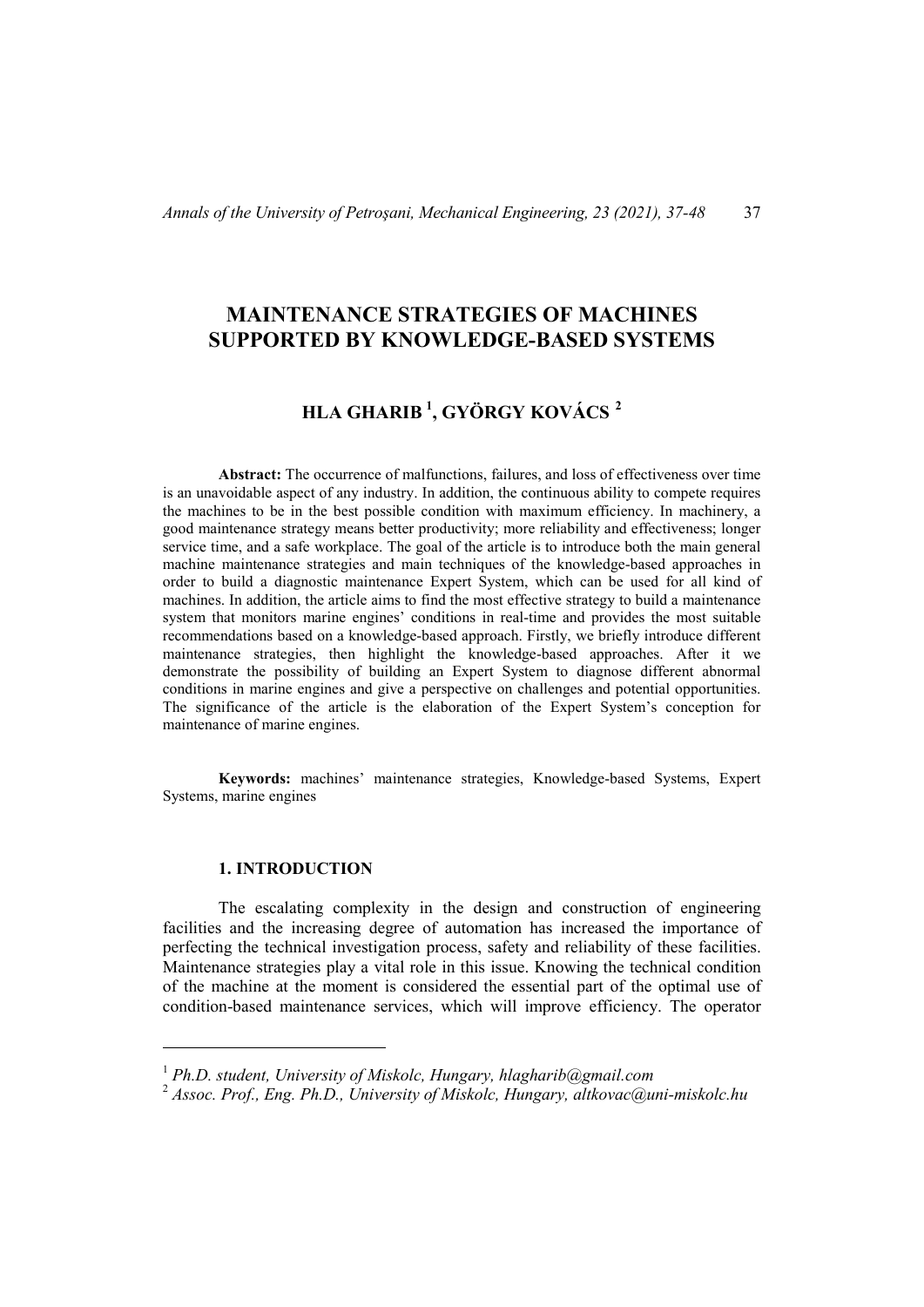(engineer or technician) can make the decision to carry out maintenance (or repair) promptly, which gives the possibility to raise the reliability of the machine (or facility as a whole). The maintenance program's combination of actions has evolved from repair after a malfunction to preventive maintenance to condition-based maintenance and recently to the future view of intelligent predictive and prescriptive systems.

Many relevant articles in the literature were reviewed in this research topic. There are several types of machine maintenance techniques that can be mixed to create different maintenance strategies, e.g. reactive maintenance; preventive maintenance, condition-based maintenance and prescriptive maintenance [1]. A lot of articles discuss the opportunities in using model- and knowledge-based approaches for fault diagnosis. Many existing approaches based on process models and knowledge are reviewed in terms of their basic ideas, weaknesses, strengths, and recent progress [2]. Several papers approach the subject of fault prognosis by predicting future abnormalities so that predictive maintenance and repair can be scheduled. It requires accurate knowledge of how abnormality evolves, and it is considered a future technology with limited known solutions [3-4].

Some papers focus on the possibility of using Knowledge-based Systems to perform a diagnostic process to determine and predict the technical conditions of the machines due to the advanced (improved) effectiveness of these systems. Coraddu at al. built a hybrid condition-based model to predict the engines temperatures during operation to predict multiple engine parameters and train test the hybrid model during operation. As the information and data in these systems are not static but rather increasingly dynamic compared to traditional diagnostic systems based on specific algorithms. Furthermore, the authors show that Machine Learning techniques can be used to establish algebraic and differential equations for complex systems, such as the heating and cooling temperature in engines [5].

Marques at al. propose the Smart Prescriptive Maintenance Framework as a structure for implementing Artificial Intelligence to support a fleet of commercial jets. Includes efficiency checks such as the fleet availability and the direct maintenance cost, and depends on specific operational, engineering, and economic data. The main focus of their article is to study the possibility of benefiting from Knowledge-based Systems by designing a high-quality, low-cost Expert System to diagnose the technical conditions of a ship diesel engine [6]. Krakowski, R. presents examples of unconventional methods of diagnostic systems without disassembling for marine diesel engine and found that the developed diagnostic system would be a good complement to the existing electronic monitoring systems of the marine engine technical conditions [7].

Yazdi at al. propose and test a methodology to overcome some problems in collecting the necessary knowledge from experts for enhancing complex rule-based Expert System [8]. Theissler at al. made a survey and categorized recent research contributions on Machine Learning enable predictive maintenance for automotive systems and one of the most important conclusions was combining the data from multiple sources, which can improve accuracies and enable new applications [9]. Amin at al. present a novel technique to convert the continuous monitoring data into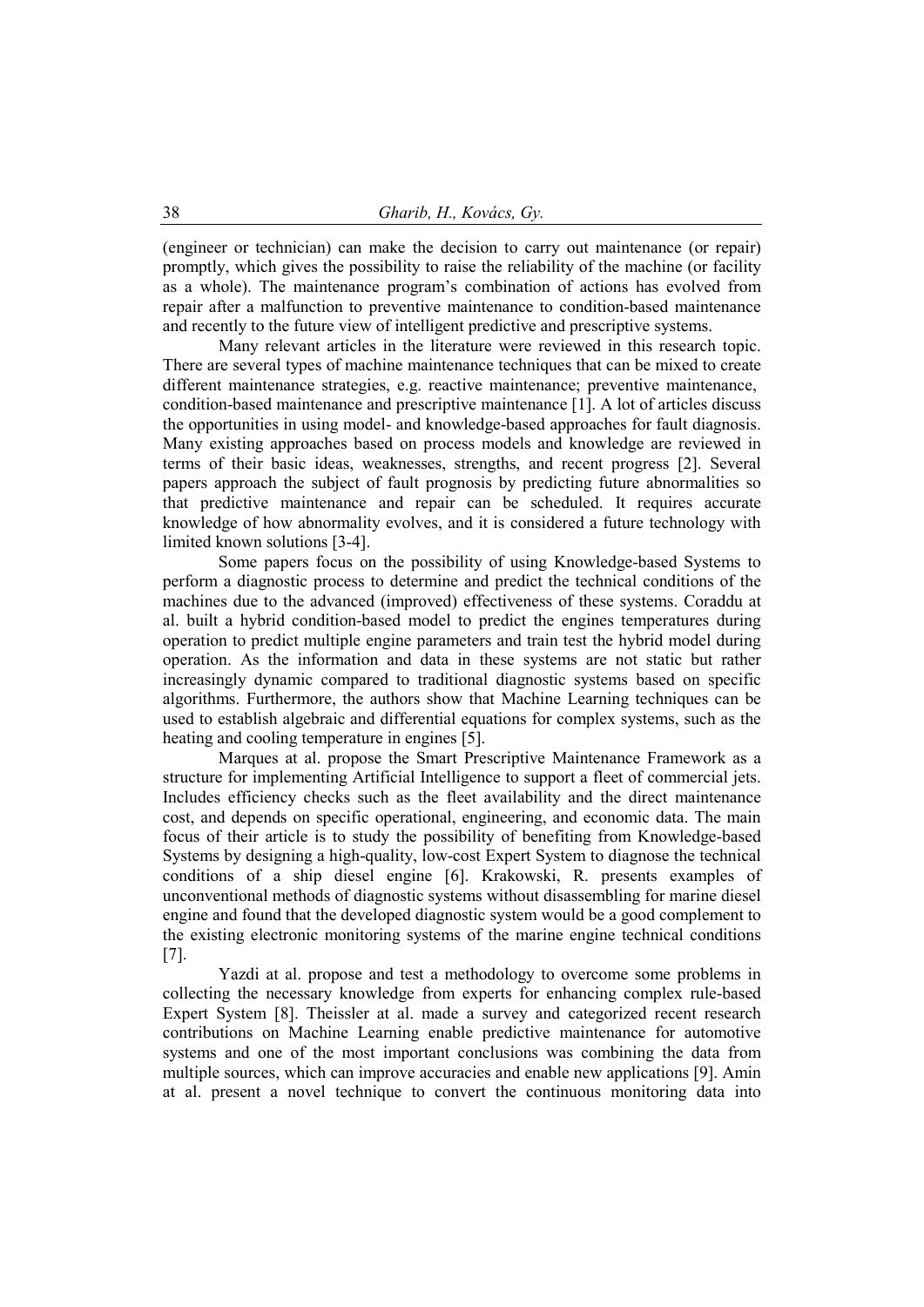meaningful evidences to update dynamic Bayesian Network for fault detection and diagnosis which will help improve monitoring system efficiency and reliability [10]. Even though the process of designing a system for marine engines compared to stationary engines (with a stable working system) is linked to many complications such as the difficulty of maintaining a non-stable working system and the impact of diagnostic parameters on external parameters and engine operational parameters more than structural parameters, which reflect the technical condition of the engine.

The goal of the article is to review both the main machine maintenance strategies and the main techniques of the Knowledge-based approaches in order to build a diagnostic maintenance Expert System, which can be used for all kind of machines. In our research we focus mainly on the maintenance of marine engines.

In the article, at first the main general machine maintenance strategies are introduced in Section 2, which are the following: reactive maintenance; scheduled (periodic) maintenance; preventive maintenance condition-based maintenance; reliabilitycentered maintenance and prescriptive maintenance. After it, the main general techniques of the Knowledge-based approaches (Grids; Decision Trees; Bayesian Networks and Expert Systems) are discussed in Section 3. Then the conception of the Expert System for marine engines are described in Sections 4-5.

# **2. MACHINES' MAINTENANCE STRATEGIES**

There are several types of machines' maintenance techniques that can be mixed to create different maintenance strategies [1,11,12].

The main maintenance strategies can be seen in Figure 1.



**Fig. 1.** Maintenance strategies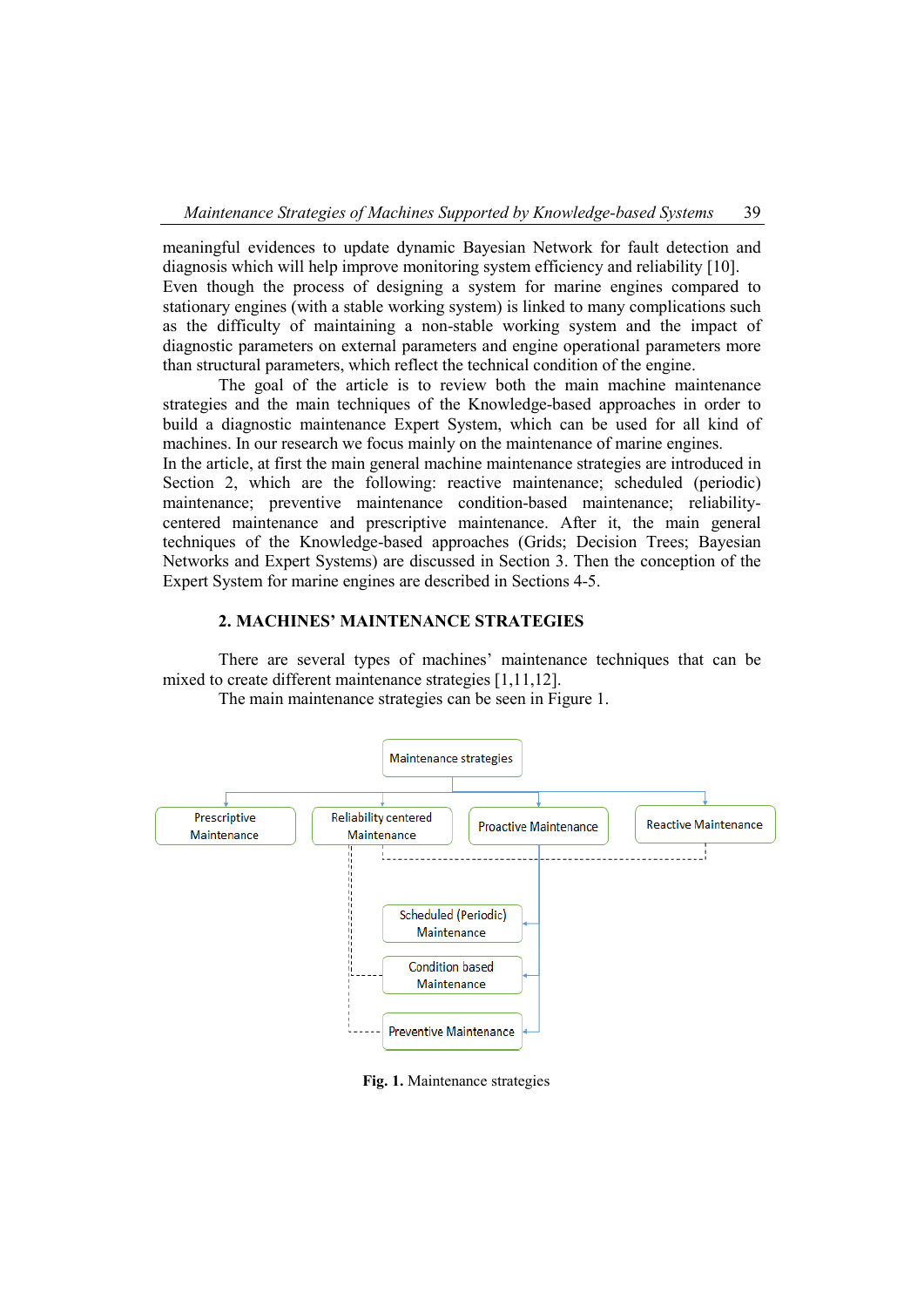#### **● Reactive Maintenance**

Reactive maintenance is considered the oldest maintenance method and refers to making repairs or replacements after a breakdown has already occurred, and no action is taken to maintain equipment before it is destroyed.

#### **● Scheduled (Periodic) Maintenance**

Scheduled maintenance repair will happen for every maintenance issue after a set period, but it does not consider each part structural and operational characteristics.

### **● Preventive Maintenance**

Preventive maintenance programs have been developed to prevent catastrophic malfunctions and emergency stops. Its schedules include regularly setting schedules for machine inspection and maintenance regardless of its technical condition, but it allows each part to be inspected separately and have a maintenance plan based on expert analysis. This method helps prevent failure during operation by replacing sensitive parts at an organized time before the end of its expected operational age without considering the environmental and operational parameters.

The two most common types of Preventive maintenance are the following:

- Calendar-based maintenance (for example, end of the week on Friday).
- Runtime-based maintenance (for example after 200 miles).

### **● Condition-based Maintenance**

Although Preventive maintenance increases the efficiency and reliability of the equipment and reduces the frequency of unexpected failures. This strategy is costly due to the frequent replacement of expensive parts before the end of their age and the reduction in service time of the machine. In addition, it may cause new failures that may result from disassembly, installation and replacement for parts that expose the machine to tolerances or can result from human errors.

Condition-based maintenance systems include diagnostic and predictive models in order to monitor the condition of the machine based on specific parameters in a way that does not conflict with its regular operation. As it depends on the actual technical condition of the machine, from which the equipment condition is evaluated with the requirements to perform the maintenance or not. If necessary, the appropriate time will be determined for its procedure. In addition, alarms have been added when the operation fails or at the level at which condition must be evaluated, and proper diagnosis can be made. This type of maintenance provides enough time for the operator to take preventive action, look into the current operational status and fix the fault before a failure occurs.

### **● Reliability-centered Maintenance (RCM)**

Reliability-centered maintenance systems are multi-selective systems that depend on the combination of Reactive, Condition-based and Preventive strategies. The Reliability-centered maintenance uses these different strategies not only independently but also based on critical and failure modes.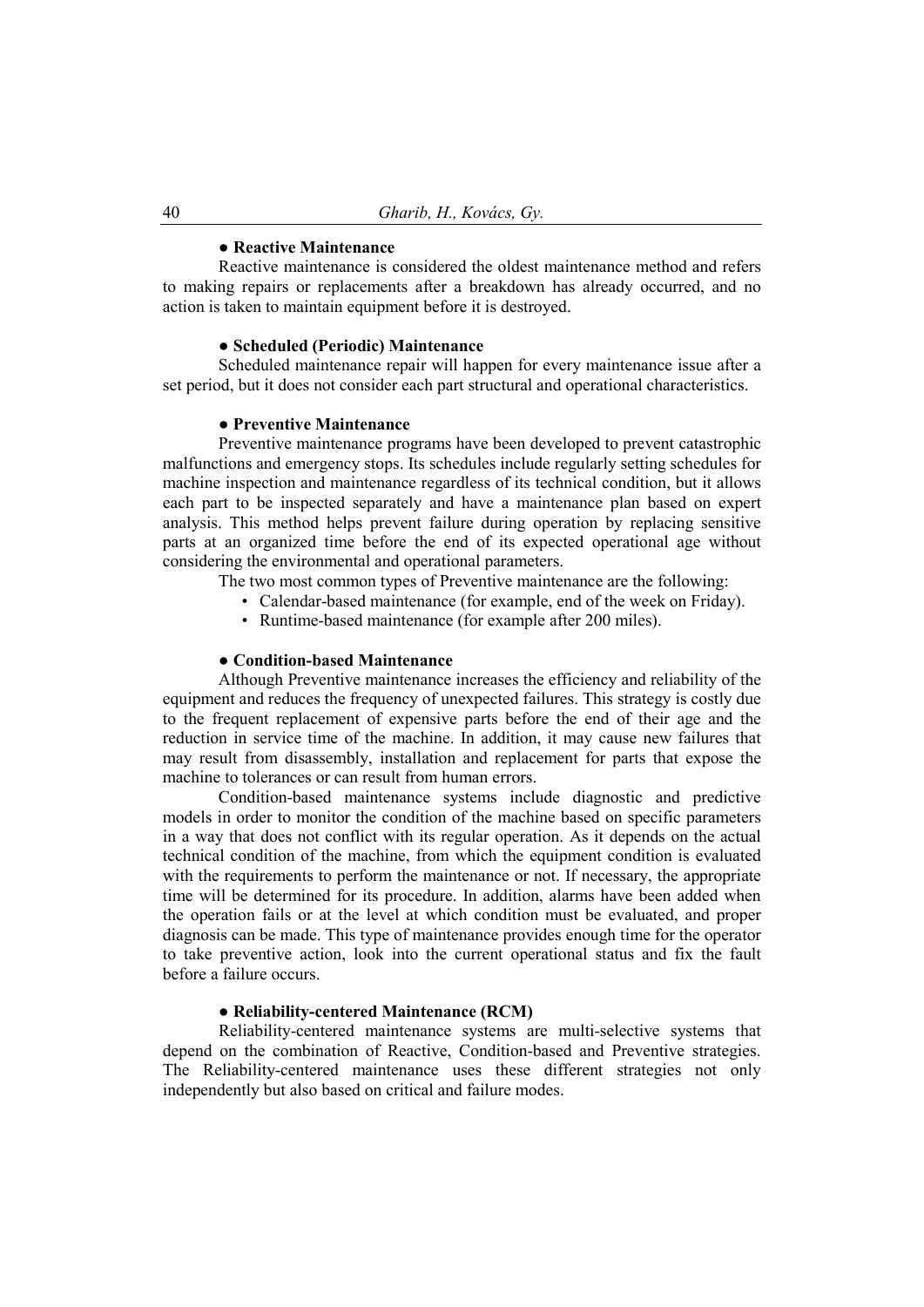### **● Prescriptive Maintenance**

Prescriptive maintenance is the next step to RCM complete implementation, and it is a potential technology that automates the maintenance process by collecting and analyzing machines' data in real-time through Machine Learning and Artificial Intelligence techniques. In addition, we can obtain specialized recommendations from these techniques as to what kind of maintenance work needs to be done and when.

# **3. KNOWLEDGE-BASED APPROACHES**

Different knowledge representation methods vary from mathematical relations between outputs and inputs, qualitative data, if/then rules, and conditional probability relations. If flexible methods are used to analyze this knowledge, it is possible to obtain the maximum benefit. A brief overview of this technique will be detailed below [13].

#### **● Grids**

Grids are based on tables, and despite their many types and ways of use, they have the same principle. It shows a numerical relationship between facts and rules. For example, setting the rules in the first row and facts in the first column, then filling the table with predetermined numbers that indicate whether the rules relate to different facts or not. The following Table 1. represents a Trinary Grid (one of the most common types of grids) and fills the table with the values "1", "2", or "0". Number 1 indicates a causal relationship between the truth and the rule; number 2 indicates that the truth is a consequence of the occurrence of the rule; number 0 indicates that the truth is not related to the rule.

|                | F1 | F2 | $\overline{\phantom{0}}$<br>F3 | F <sub>4</sub> | F5 | F <sub>6</sub> |
|----------------|----|----|--------------------------------|----------------|----|----------------|
| $R1$           |    |    |                                |                |    |                |
| R <sub>2</sub> |    |    |                                |                |    |                |
| R3             |    |    |                                |                |    |                |

*Table 1.* **Sample for a Trinary Grid**

#### **● Decision Trees**

It is a tool for making and analyzing decisions based on a graphic representation of possible options, which helps to make a decision based on specific conditions, and they are called Decision Trees because they start with one box (or one root) that branches into several solutions and steps (Figure 2).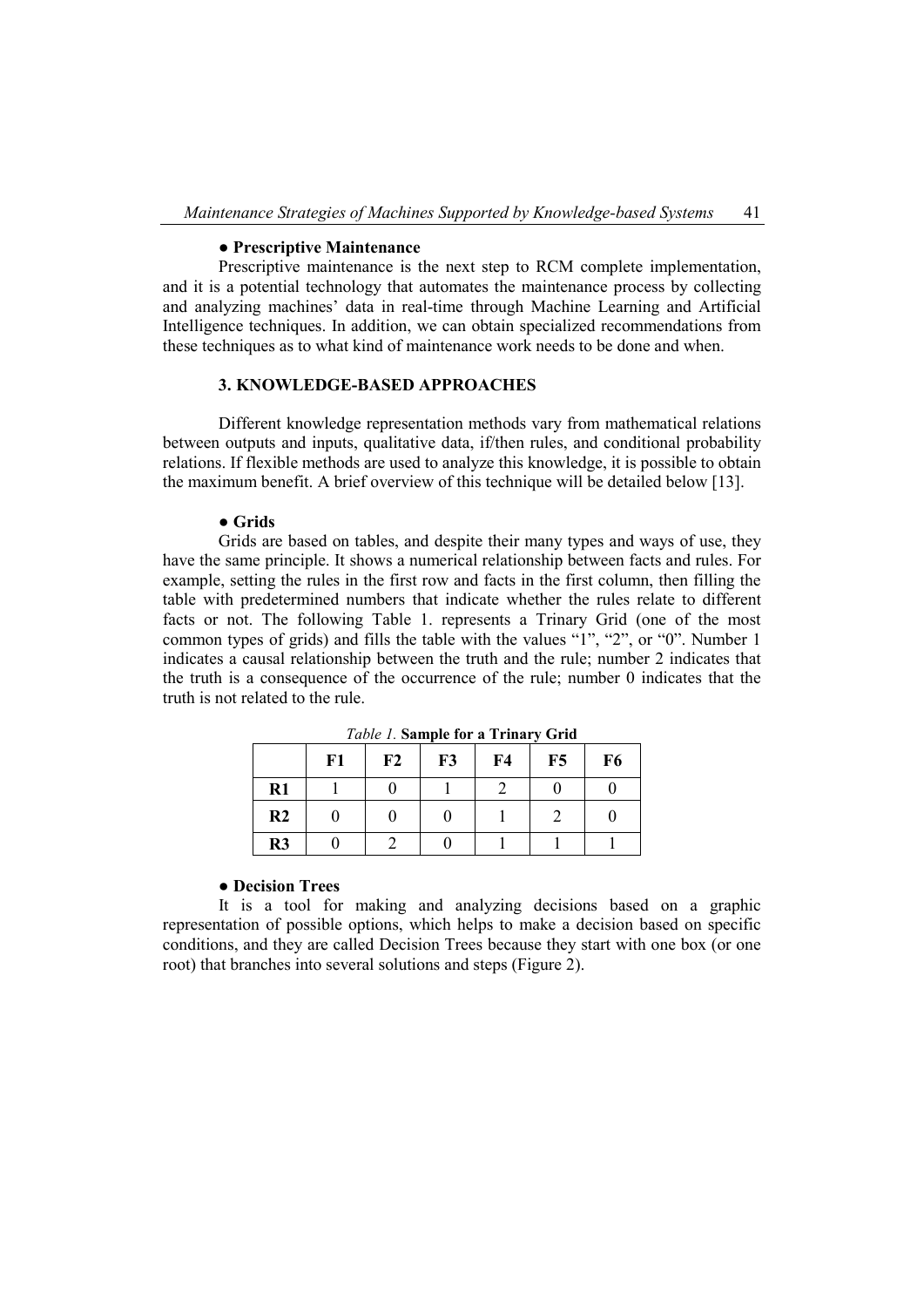

**Fig. 2.** Decision Tree for inference process

### **● Bayesian Networks**

Bayesian Networks are a development of Bayesian rule (conditional probability). It is a simple, graphical, structural network that commonly represents knowledge and reasoning with uncertainty. It consists of nodes and links, and it takes several forms: diagnostic inferences, causal inferences, inter-causal inferences, mixed inferences. Each of them forms used in a specific case.

# **● Expert Systems**

Expert Systems are interactive systems that simulate the behavior and abilities of one or more experts within a specific field of knowledge. These are used in specific and complex applications to be considered a consultant to the final user. These systems aim to solve complex problems that experts can only address and make decisions by providing inexperienced people with the necessary tools to do work requiring high expertise.

These experts are usually few, rare, and expensive. In addition, to the possibility of the expert person being present in a practical, reliable, well-prepared, able to solve problems in real-time and without prejudices, and available with an unlimited ability to learn and process new information. The different components of an Expert System are shown in Figure 3. from the expert and knowledge engineer to the final operator, including the possibility to modify and add new rules to the knowledge base [14].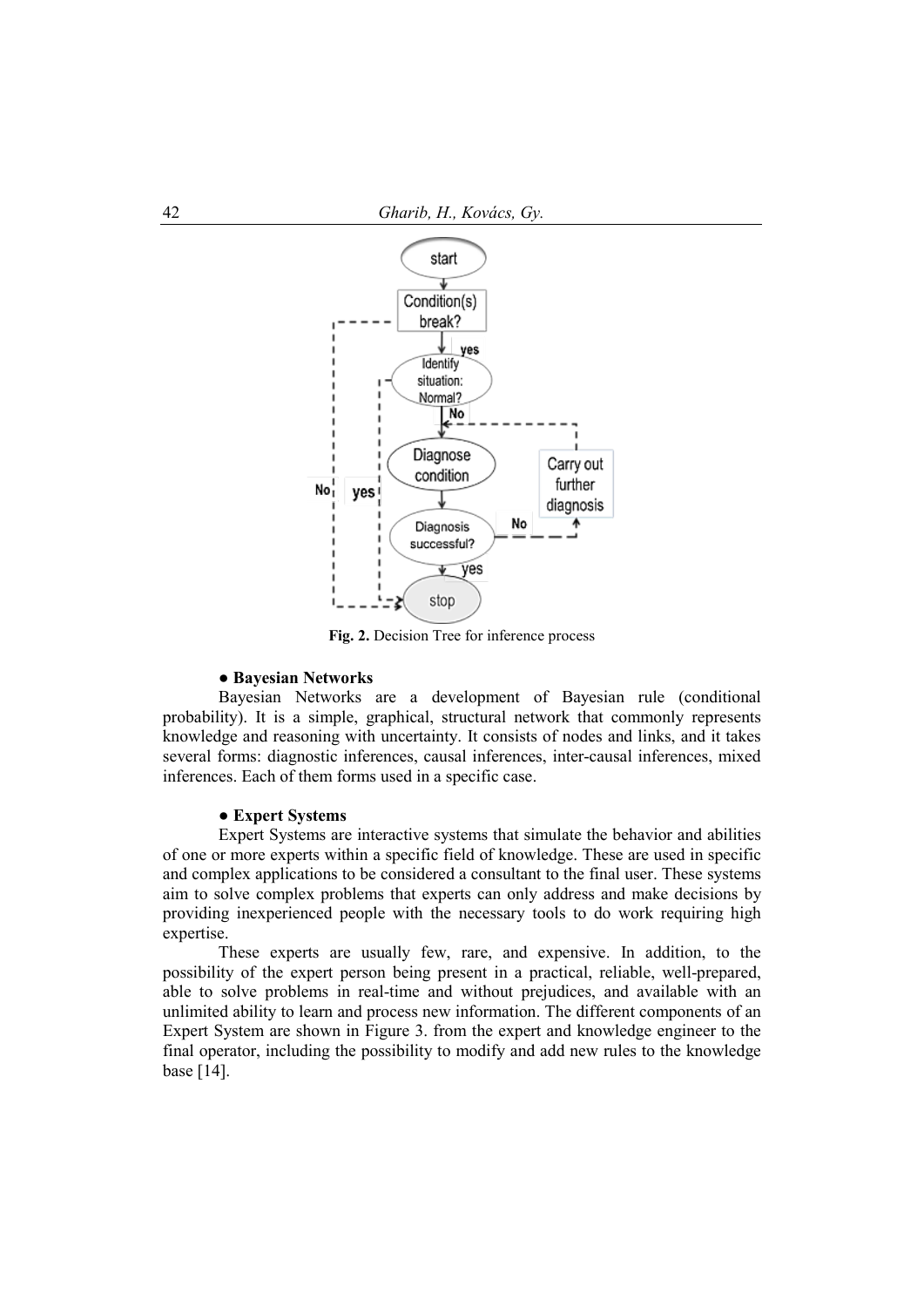

**Fig. 3.** Expert System components

Regardless of what purpose the Expert System was designed for, some characteristics and advantages are present in all Expert Systems:

- Experts are not always available, but the Expert System can be used anywhere and anytime.
- The human expert may have made prejudgment caused by his thinking mechanism.
- The Expert System is faster than a human expert.
- The Expert System reduces maintenance and repair time.
- It has a lower cost than a human expert.
- Easy to modify and develop.
- Advanced efficacy.
- Expert Systems provide the opinions of several experts.
- The Expert System has the knowledge of several experts, which makes the results more effective.
- High accessibility and explanations of how the results were achieved.

# **4. MAINTENANCE OF MARINE ENGINES SUPPORTED BY EXPERT SYSTEM**

Effective investment plays a vital role in economic development in any field, and accordingly, the requirements for the continuous work of the main engines of ships and auxiliary engines have increased significance in maritime transport. Economic concerns require an increase in the actual service time between maintenance downtimes and a decrease in these times. Therefore, the most effective way to reach this goal is to rely on flexible forms of technical investment based on techniques that facilitate the fault and failure detection process in various parts of machinery in the ship. In recent years, the interest in this field has grown, and it is considered one of the fundamental issues in investment and has attracted the attention of various organizations, research centers, and companies.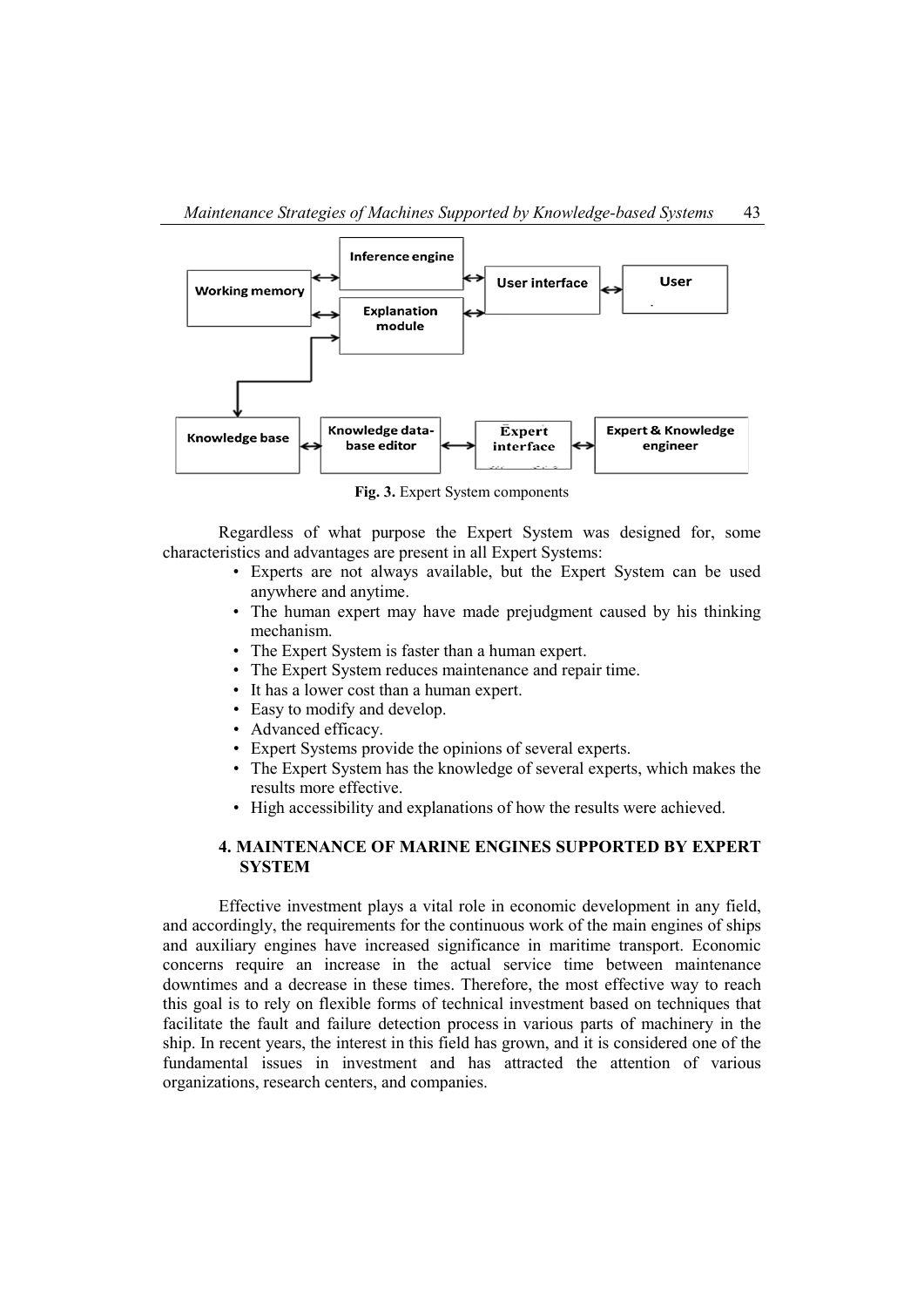Using Knowledge-based methods to improve marine engines maintenance strategy is not an easy task because of the complex relationship between structural and operational parameters. The significant influence of external effects, engine operating system factors, and the random nature of output parameters changes mean the need for wide use of different methods such as mathematical statistics, probability theory, belief theories, and fuzzy logic to analyze this knowledge. In order to build an effective Expert System that determines the technical conditions of a diesel engine the whole system has to be divided into multiple sub-systems, which would make it easier to study and evaluate.

These sub-systems are the following:

- *1. Fuel system:* It includes all the fuel pipes, injectors, fuel pumps, heaters, highpressure pipes and the fuel itself.
- *2. Air system:* It includes all the air pipes, filters, turbocharger, cooler.
- *3. Lubrication system:* It includes several independent cycles which are the following:
	- the moving parts inside the engine lubrication cycle;
	- the turbocharger lubrication cycle;
	- the cylinder lubrication cycle.
- *4. Cooling system:* Diesel engine cooling systems are divided as follows:
	- Cylinder cooling: It is usually done with fresh or distilled water, and air or salt water may be used in some cases.
	- Cooling the pistons: It is done either with oil or water.
	- Fuel injectors cooling: It is an independent system that uses freshwater or diesel fuel.
	- Exhaust valves cooling: It is needed to ensure the safety of its operation, especially in the case of using heavy fuel.
	- Charging air cooling: It is usually saltwater.
- *5. Exhaust system:* It contains exhaust valves and a set of pipes ending in the funnel, through which the exhaust gases pass to the turbine of the turbocharger, economizer, cooler, dampers, surrounding thermal insulators, and a gas treatment system (ideally, but not all engines may necessarily have these components).

Marine engines have many parameters that have their sensors connected to the ship's control panel. Therefore, the parameters that provide as much diagnostic information as possible have been selected to be used as diagnostic parameters; thus, there is no need to add new sensors to the engine. If the selected diagnosing parameters were linked to the rest of the sub-system variables, then as much as new knowledge is added to the knowledge base, the Expert System will be more reliable to use.

After combining different expert opinions, a simple If/Then relationship can create a set of rules for each sub-system that will inform the operator about the best time to repair or replace each part.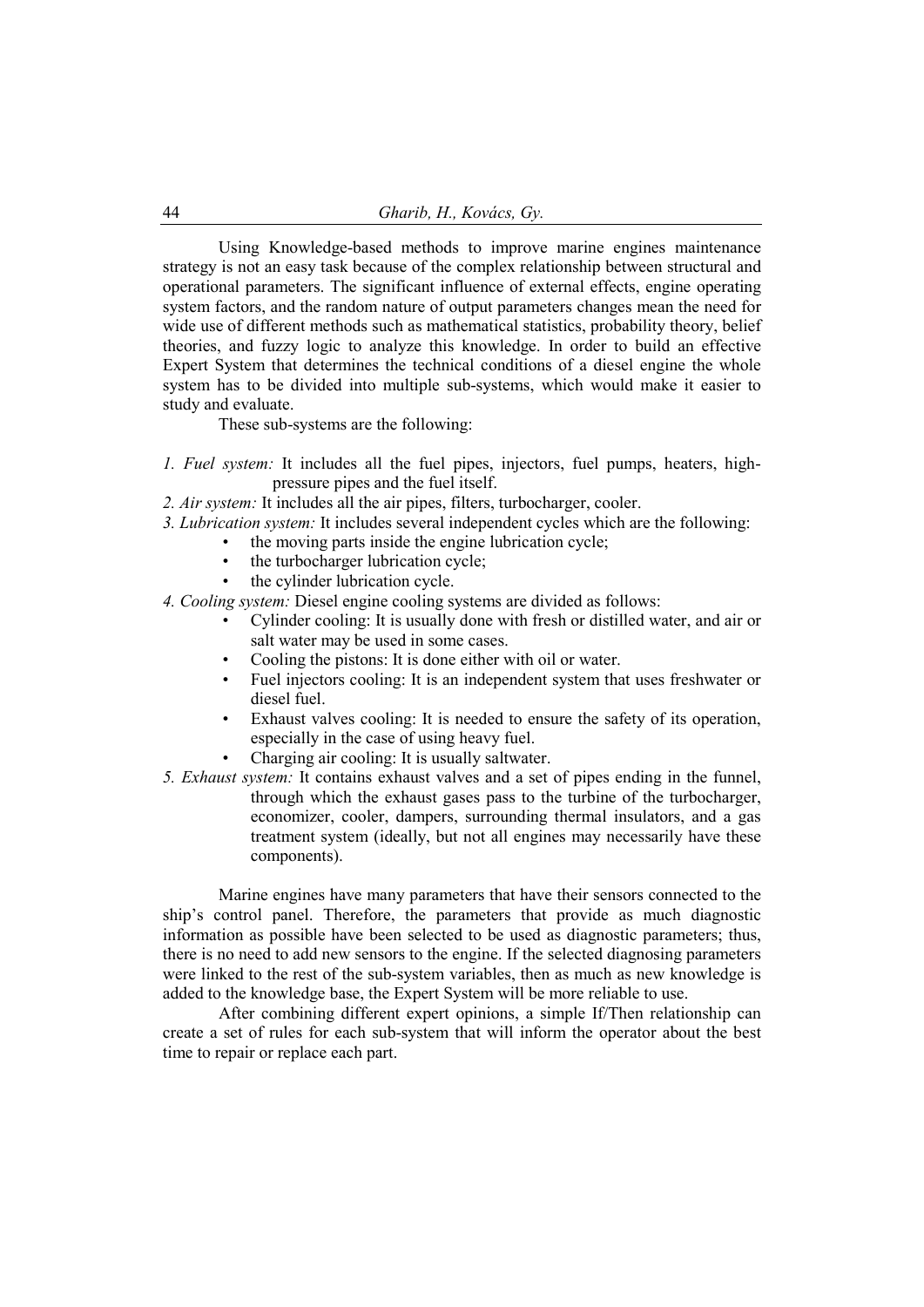# **5. CONCEPTION OF THE EXPERT SYSTEM FOR MAINTENANCE OF MARINE ENGINES**

After discussing with a few marine experts about the possibility of using their knowledge to build a maintenance system, we noticed that those experts faced difficulty in dealing with the principle of presenting their opinions with its probabilities for different conditions (probably the first time anyone asked them to talk about their knowledge). That made collecting and linking different opinions to specific rules for each situation more complicated; therefore, we had to make some adjustments.

Table 2 shows a possible solution to obtain knowledge from experts by combining the principles of Grids and Decision Trees methods, where instead of filling the table with numbers, the experts can fill it with their maintenance strategies. The terms in Table 2 are the following:

- normal it includes the values of operation parameters in which the machine maintains its efficiency and stability;
- fuzzy it includes abnormal values in monitored system which indicate defects that lead to failure;
- fault the machine stop functioning the way intended or designed for it.

| Parame-<br><b>ters</b><br>(Fuel<br>Pressure) | Feeding<br>Pump | Injector    | High<br>pres-<br>sure<br>pipes | <b>High</b><br>pressure<br>Pump | Fuel<br>(daily<br>consump-<br>tion tank) | $Com-$<br>bustion<br>process | <b>Additional</b><br>problem<br>may be<br>suggested<br>by expert |  |
|----------------------------------------------|-----------------|-------------|--------------------------------|---------------------------------|------------------------------------------|------------------------------|------------------------------------------------------------------|--|
| <b>Normal</b>                                | $(4,5)$ bar     | $200 \pm 5$ | 1000ba                         | 1000                            | $(90, 95)$ C                             |                              |                                                                  |  |
|                                              |                 | bar         | r                              | bar                             |                                          |                              | ٠                                                                |  |
|                                              |                 | More        | Less                           |                                 |                                          |                              |                                                                  |  |
| Fuzzy                                        | < 4             | than        | than                           |                                 |                                          |                              | ٠                                                                |  |
|                                              |                 | $200 + 5$   | 1000                           |                                 |                                          |                              |                                                                  |  |
|                                              | > 5             | Less than   | More<br>than                   |                                 | ٠                                        |                              | ٠                                                                |  |
|                                              |                 | $200 - 5$   | 1000                           |                                 |                                          |                              |                                                                  |  |
|                                              | low             | Spring      | Unstsa-                        |                                 |                                          |                              |                                                                  |  |
| Fault                                        | perfor-         | breaking,   | ble.                           |                                 | ٠                                        |                              | $\bullet$                                                        |  |
|                                              | mance           |             | units                          |                                 |                                          |                              |                                                                  |  |

*Table 2.* **Knowledge collecting grid (sample for the fuel system)** 

The experts explain the conditions during their work and their direct response to marine engines and their strategies. For example, they applied the principle of diagnosis by exclusion in several cases and thus presented their opinions with an absolute probability. In order to combine experts' opinions, a new factor can be created to measure the degree of agreement and disagreement for each opinion.

The opinions of each expert can be weighted with an experience factor related to the number of years the expert worked as a chief engineer on ships. It can be linked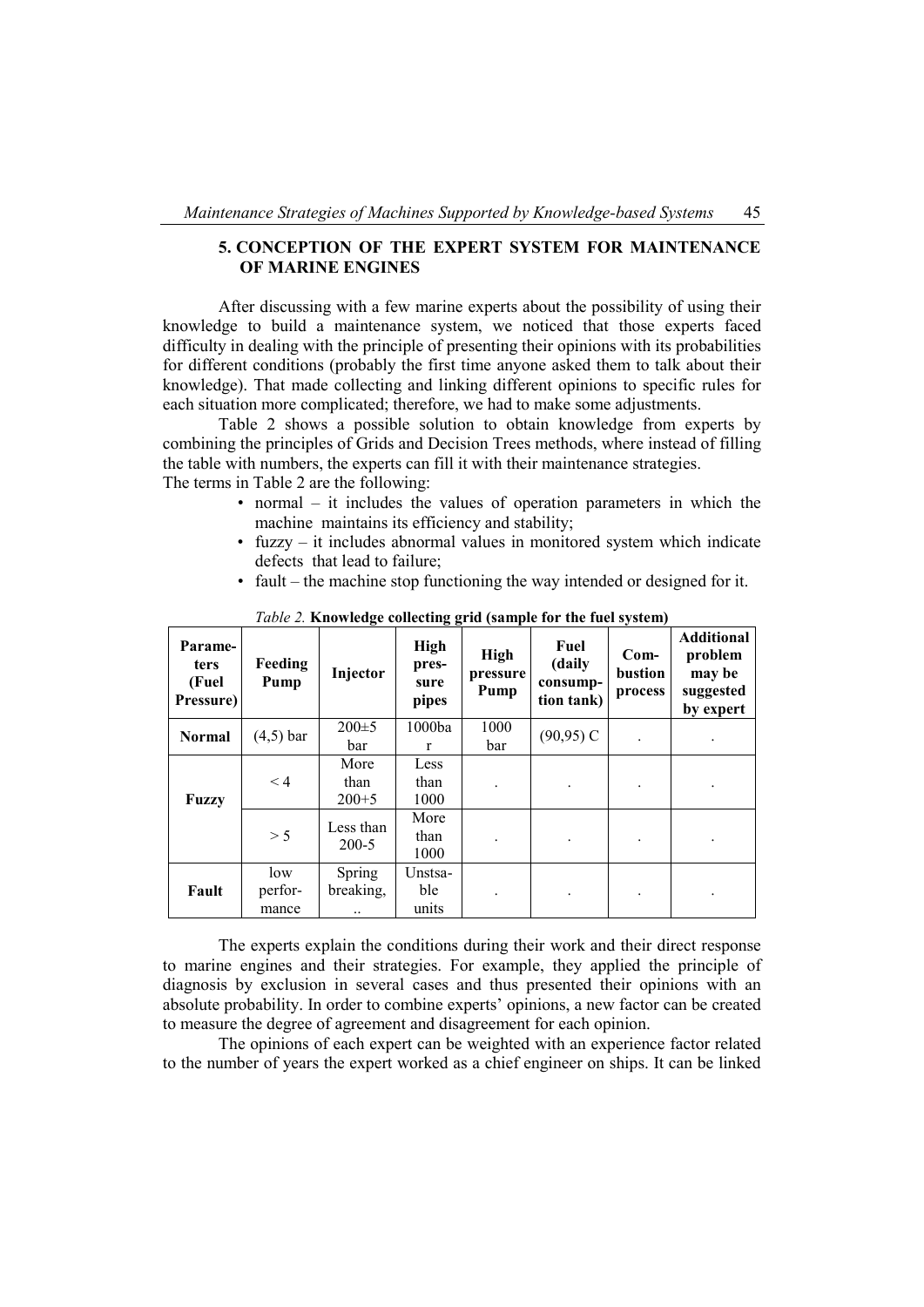to the range  $(+0.8 \div +0.4)$  depending on the results shown in Table 3., where only absolute ignorance and absolute knowledge were excluded.

After connecting the years of experience of every human expert to the proposed range, considering that the minimum acceptable number of experience years is five years (min.) and the highest is 20 (max.). The values of the experience factors can be seen in Table 3.

| <b>Expert</b>               | max |        |        |        |        |        | o     | mın |  |
|-----------------------------|-----|--------|--------|--------|--------|--------|-------|-----|--|
| <b>Experience</b><br>vears  | 20  | 18.115 | 17.667 | 14.878 | 13.518 | 10.510 | 5.737 |     |  |
| <b>Experience</b><br>factor | 0.8 | 0.749  | 0.749  | 0.663  | 0.627  | 0.547  | 0.419 | 0.4 |  |

*Table 3.* **Experience factor calculations**

If we can define rules with a degree of certainty by linking those experience factors for different technical conditions based on expert agreement or disagreement, then we can organize a set of rules for each sub-system, creating a maintenance system based on human knowledge. This Expert System will improve the monitoring and operating system's efficiency.

### **6. CONCLUSIONS**

Using the adequate maintenance strategies and Knowledge-based methods to build a diagnostic maintenance Expert System in the marine industry necessitates three things. Firstly, collaborators (Experts), who are familiar with the worst mistakes that can occur in their work field and how to avoid them, as well as a variety of different conditions that can all be part of the knowledge base. Secondly, a knowledge engineer who is already familiar with the field and studies the most effective ways to extract knowledge from humans. Thirdly, using an appropriate software environment to create the required rules to run the software prototype and work in it.

In the future research Machine Learning techniques can be used to establish algebraic and differential equations for more effective and evolved systems, such as the equations linking changes in the heating up and cooling down of a temperature sensor to another change in the fuel pressure sensor in an engine. Subsequently, the final prototype can be tested in real-time situations to indicate emerging failures early and identify strategies that can be used to perform maintenance. These techniques need to be further developed to support future naval vessel investment.

### **ACKNOWLEDGEMENTS**

The research was supported by the Hungarian National Research, Development, and Innovation Office - NKFIH under the project number K 134358.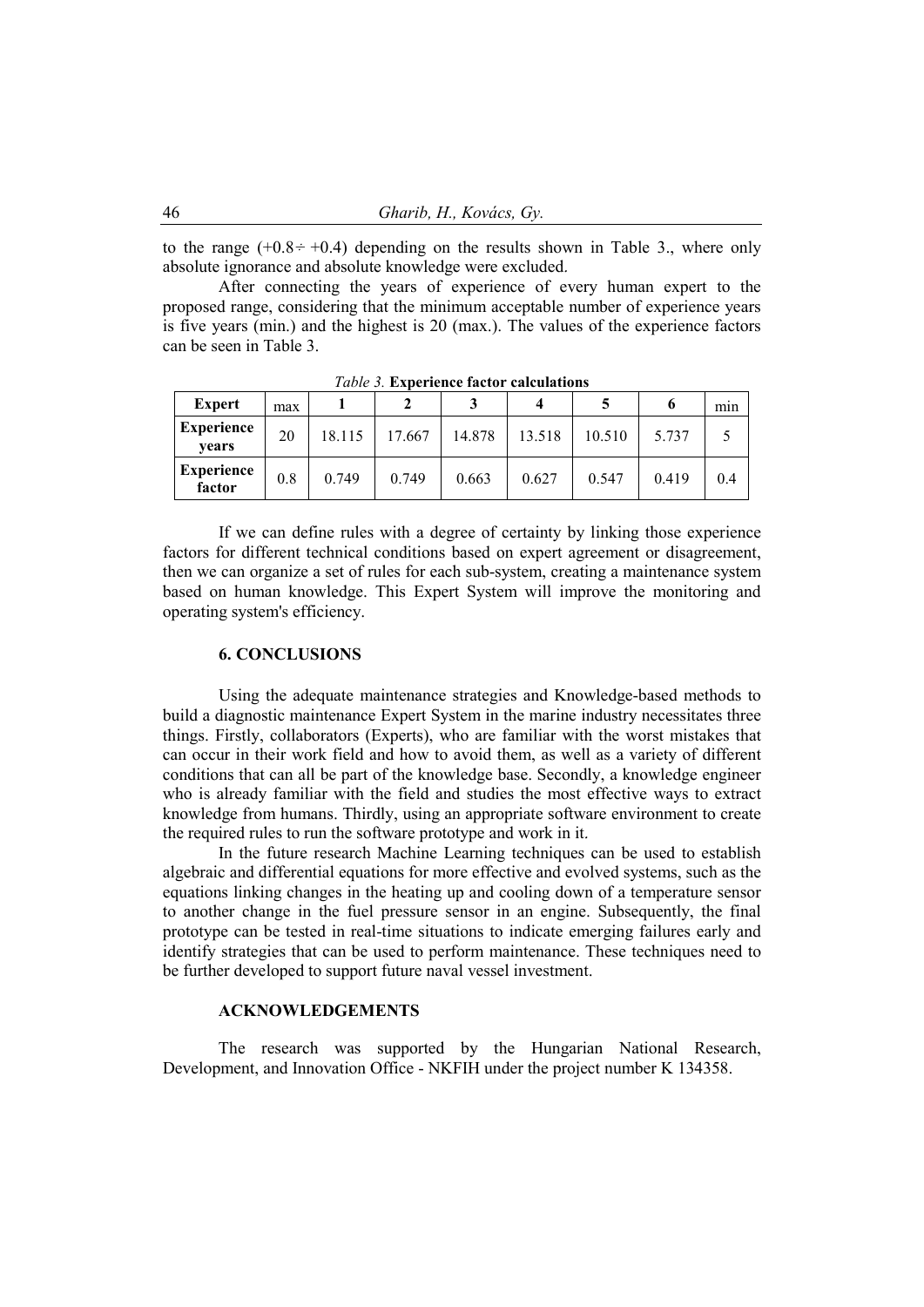#### **REFERENCES**

- **[1]. Patil, A., Soni, G., Prakash, A., Karwasra, K.** *Maintenance strategy selection: a comprehensive review of current paradigms and solution approaches*, International Journal of Quality & Reliability Management, ahead-of-print, pp. 1-14., (2021)
- **[2]. Weijun, L., Hui, L., Sai, G.** *Process fault diagnosis with model-and knowledge-based approaches: Advances and opportunities,* Control Engineering Practice, 105, pp. 1-17., (2020)
- **[3]. Reis, M. S., Gins, G.** *Industrial process monitoring in the big data/industry 4.0 era: from detection, to diagnosis, to prognosis*, Processes, 5 (3), pp. 1-16., (2017).
- **[4]. Chiremsel, Z., Said, R. N., Chiremsel, R.** *Probabilistic fault diagnosis of safety instrumented systems based on fault tree analysis and Bayesian network*, Journal of Failure Analysis and Prevention, 5, pp. 747-760., (2016)
- **[5]. Coraddu, A., Kalikatzarakis, M., Oneto, L.** *Ship diesel engine performance modelling with combined physical and machine learning approach*, Proceedings of the International Ship Control Systems Symposium, pp. 1-10., (2018)
- **[6]. Marques, H., Giacotto, A.** *Prescriptive maintenance: building alternative plans for smart operations*, Aerospace Technology Congress, Sweden, 8-9 Oct., pp. 231-236. (2019)
- **[7]. Krakowski, R.** *Diagnosis modern systems of marine diesel engine*, Journal of Kones powertrain and transport, 21 (3), pp. 1-12. (2014)
- **[8]. Yazdi, M., Hafezi, P., Abbassi, R.** *A methodology for enhancing the reliability of expert system applications in probabilistic risk assessment*, Journal of Loss Prevention in the Process Industries, 58, pp. 51-59. (2019)
- **[9]. Theissler, A., Pérez-Velázquez, J., Kettelgerdes, M., Elger, G.** *Predictive maintenance enabled by machine learning: Use cases and challenges in the automotive industry*, Reliability Engineering and System Safety, 215, pp.1-21. (2021)
- **[10]. Amin, M. T., Khan, F., Imtiaz, S.** *Fault detection and pathway analysis using a dynamic Bayesian network,* Chemical Engineering Science, 195, pp. 777-790. (2019)
- **[11]. [Virág,](https://m2.mtmt.hu/gui2/?type=authors&mode=browse&sel=10013458) Z., [Szirbik,](https://m2.mtmt.hu/gui2/?type=authors&mode=browse&sel=10011902) S.** *[Finite element modal analysis of a hybrid stiffened plate](https://m2.mtmt.hu/gui2/?mode=browse¶ms=publication;31133127)*, Annals of the University of Petrosani: Mechanical Engineering, 21, pp. 115-120. (2019)
- **[12]. Babič, M., Karabegović, I., Martinčič, S.I., [Varga, Gy.](https://m2.mtmt.hu/gui2/?type=authors&mode=browse&sel=10003116)** *[New method of sequences spiral](https://m2.mtmt.hu/gui2/?mode=browse¶ms=publication;30353866)  [hybrid using Machine Learning systems and its application to engineering](https://m2.mtmt.hu/gui2/?mode=browse¶ms=publication;30353866)*, Lecture Notes in Networks and Systems, 42, pp. 227-237. (2019)
- **[13]. Kumar, L.S.P.** *Knowledge-based expert system in manufacturing planning: state-of-theart review*, International Journal of Production Research, 57 (15-16), pp. 4766-4790, (2019)
- **[14]. Tan, C.F., Wahidin, L.S., Khalil, S.N., Tamaldin, N., Hu, J., Rauterberg, G.W.M.** *The application of expert system: A review of research and applications*, ARPN Journal of Engineering and Applied Sciences, 11 (4), pp. 2448-2453, (2016)